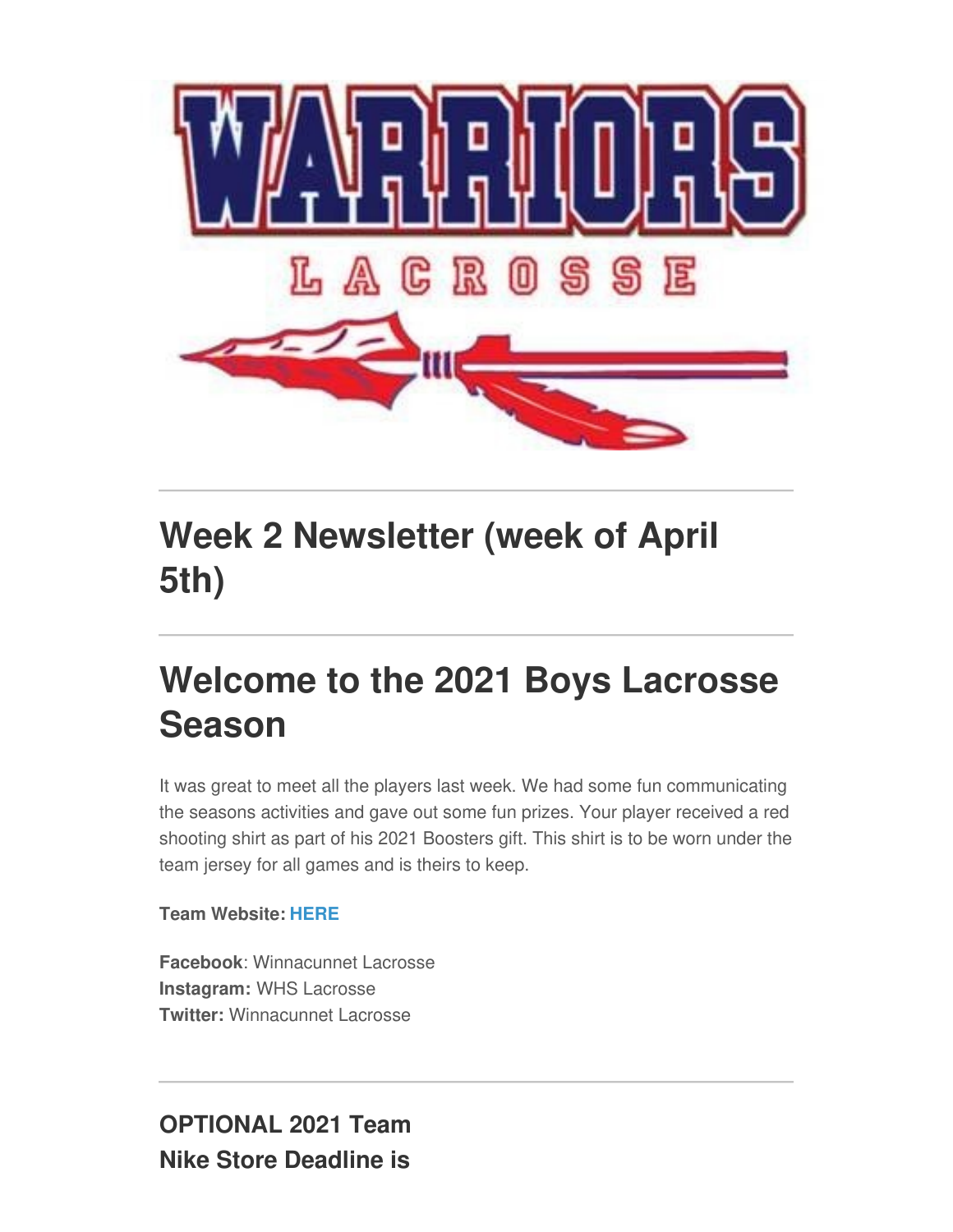## **MIDNIGHT TONIGHT!**

NIKE ONLINE STORE: **[HERE](https://ptsteam.com/winnlax)**

**OR**

Directly from the WHS Lacrosse website: **[HERE](http://www.whslacrosse.org)**.

**User Name**: *Winnacunnet* **Password**: *BLAX*



Please note that these items atre processed though a 3rd party vendor with no returns, and no late orders. Shipping to school between April 26th - 30th.

# **Optional Parent Meeting This Thursday, April 8th @ 6PM**

Patrick Snow is inviting you to a scheduled Zoom meeting.

Join Zoom Meeting **LINK [HERE](https://us02web.zoom.us/j/84191822372)**

Meeting ID: 841 9182 2372

One tap mobile +13126266799,,84191822372# US (Chicago) +16468769923,,84191822372# US (New York)

## **Also from Coach Snow**

Players should be checking google classroom for up to date info.**Our 1st scrimmage/practice is this Wed. @ Alumni Field vs. York, ME.** Fans are allowed and must wear a mask and practice social distancing.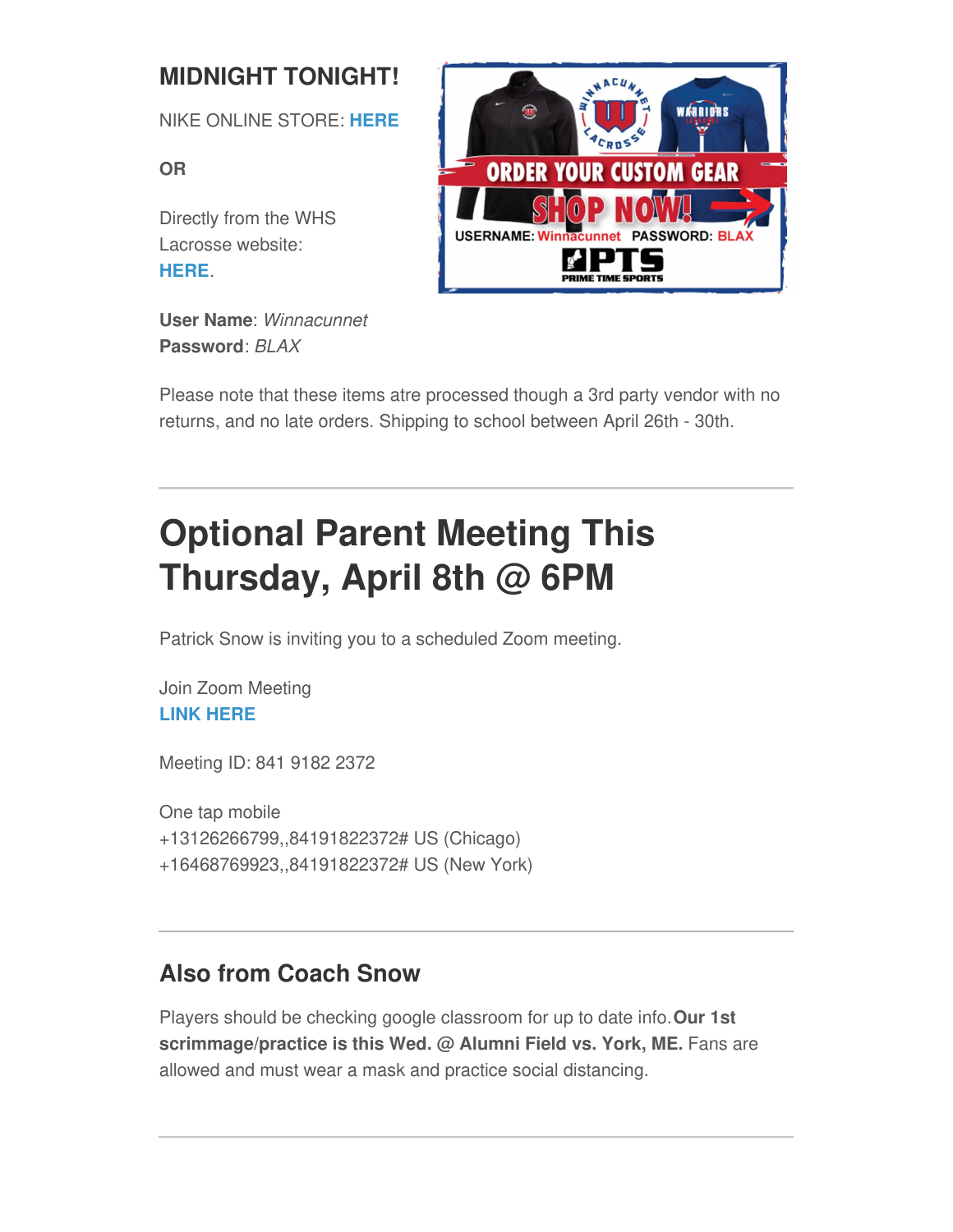## **2021 Fundraiser**

Players were asked to share 20 e-mail addresses of friends and family for our safe no contact fundraiser. They will need to provide e-mails by this Thursday March 8th .

#### **Check it out: [WeFund4U](https://wefund4u.com/fundraiser/winn21/c/106522) Website**

Donations are appreciated especially given the cancellation of last season with no fundraising. Our funding has helped contribute to getting school issued helmets ( in the past all players had to purchase their own ) , indoor turf time , food and drinks , LAX Community night with the youth programs , Alumni games , banquet , senior banners , awards , photography, senior night , players in need , apparel, and overall fun items that make the Boy's Lacrosse program one of the best @WHS.

*Please note when friends and family receive the e-mail from WEFUND4U it will come from your player and we do not see or share these e-mails with anyone else. Several schools including WHS have used this fundraiser in the past 2 years and it is been very successful.*

## **Other Information to Know**

### **Game schedule:**

#### **Big Teams [Website](https://winnacunnetathletics.bigteams.com/) HERE**

### **Covid Protocol**

Please follow the Winnacunnet Highschool directives. We expect this could be changing and evolving over the course of the spring. As of today , athletes will be allows to have fans at our home games. All the details are TBD. **Players MUST wear a mask to practice and during games.**

### **Food for AWAY Games**

Given the complexities of the pandemic we are not offering the snack packs this year. We are however planning to coordinate nonperishable snack's and cases of water. We will be reaching out with a sign up for donations that we will provide for away games.